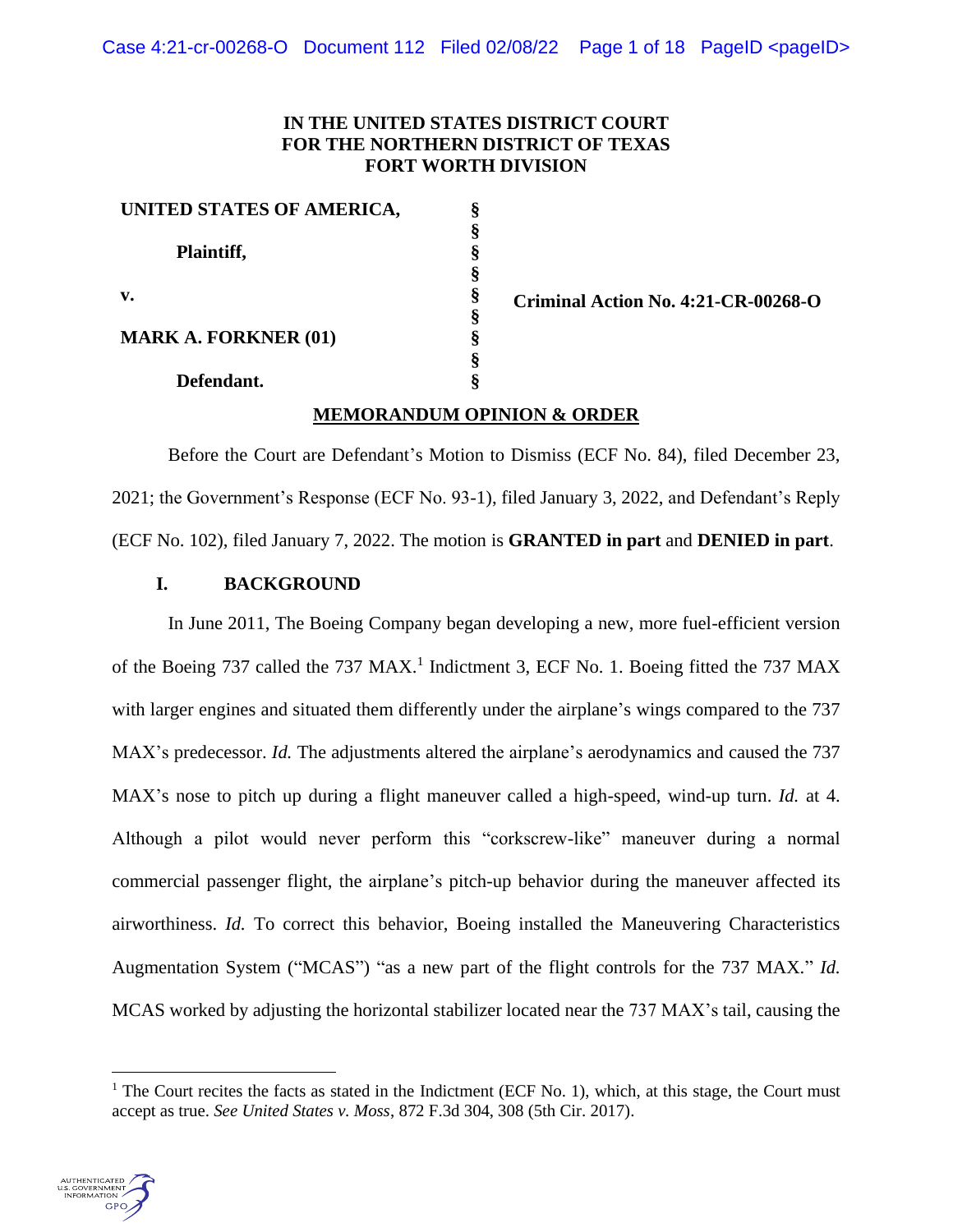nose of the airplane to pitch down. *Id.* As originally designed, MCAS would operate only during high-speed, wind-up turns. *Id.*

The Federal Aviation Administration ("FAA") is responsible for evaluating and approving new versions of commercial airplanes before use by U.S.-based airlines. *Id.* at 1. The Aircraft Evaluation Group ("AEG"), a subset of the FAA, is responsible for determining the minimum level of training required for U.S.-based airline pilots to fly a new version of an aircraft. *Id.* at 2. The AEG does that by evaluating the differences between the new and old aircraft versions, then publishing a "differences training" determination for the new version. *Id.* Training levels range from Level A, the least intensive, to Level E, the most intensive. *Id.* The AEG publishes its determination in a Flight Standardization Board Report ("FSB Report"). *Id.* at 2, 5. Airlines must train their pilots in accordance with the FSB Report, and more intensive training tends to be more expensive for the airlines. *Id.* at 2.

Defendant Mark Forkner was the Chief Technical Pilot for Boeing's 737 MAX Flight Technical Team. *Id.* at 4–5. While in that position, Defendant helped Boeing obtain FAA certification for the commercial sale and use of the 737 MAX. *Id.* at 5. His job involved providing the AEG with information about the differences between the 737 MAX and its predecessor, to help the AEG develop its FSB Report. *Id.* One of Boeing's—and Defendant's—goals was to secure differences training for the 737 MAX no greater than Level B. *Id.* Level B differences training is generally computer-based and therefore cheaper than more intensive, simulator-based training levels. *Id.* at 2, 10. According to Defendant, differences training above Level B could cost Boeing and its customers "tens of millions of dollars." *Id.* at 5–6.

In June 2015, Defendant attended a 737 MAX briefing for the AEG. *Id.* at 6. During the briefing, Defendant and Boeing employees told the AEG that MCAS was designed to operate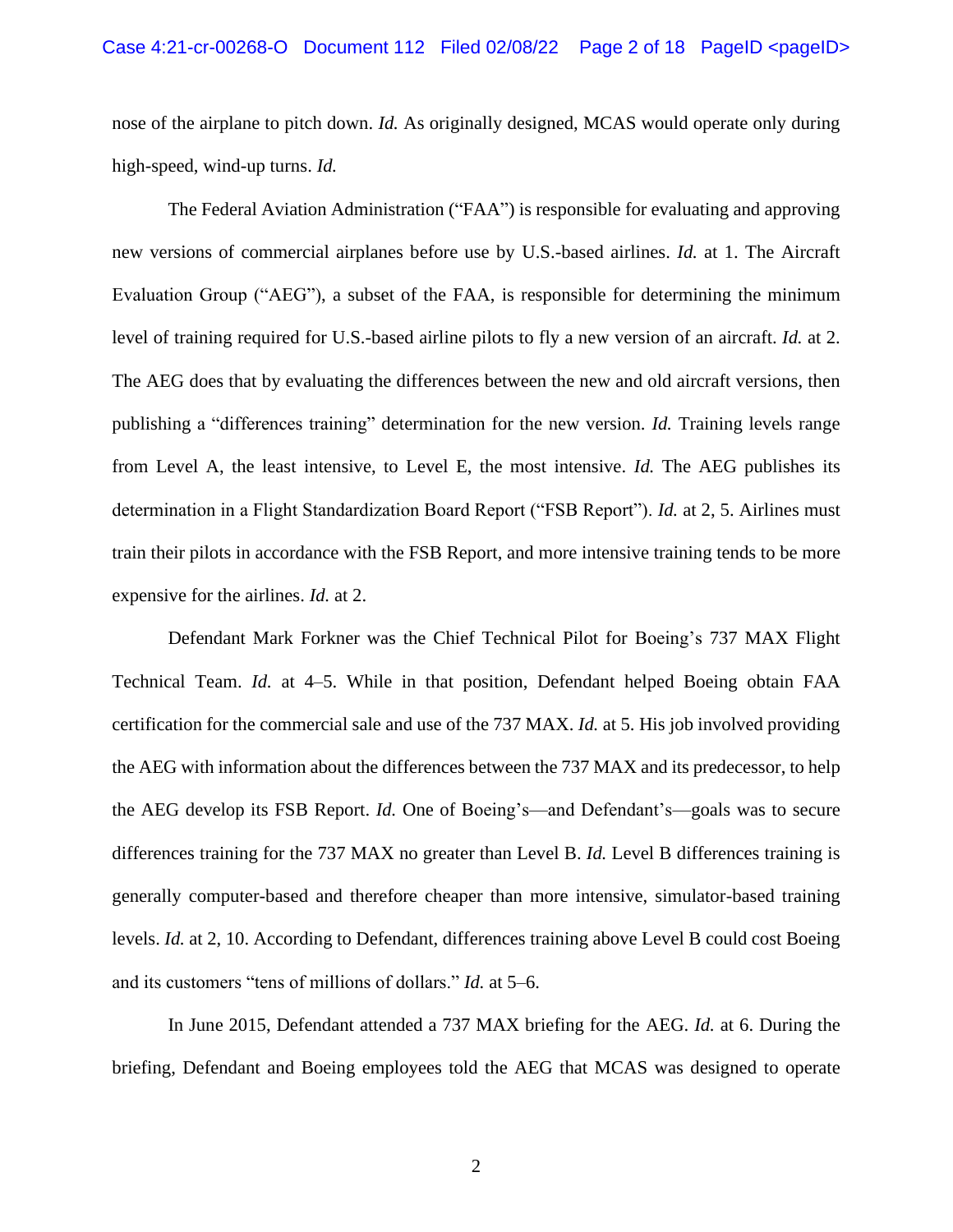during high-speed, wind-up turns, at speeds of Mach 0.7 to 0.8. *Id.* On August 16, 2016, the AEG provisionally determined that 737 MAX pilots should receive Level B differences training. *Id.* at 7. A few months later, Defendant conducted a simulated test flight of the 737 MAX in which he experienced MCAS at significantly lower speeds (Mach 0.2) than what he had been telling the AEG (Mach 0.7–0.8). *Id.* Defendant contacted a Boeing senior engineer assigned to the 737 MAX program to ask about MCAS. *Id.* at 8. The engineer confirmed that MCAS was no longer limited to operate during only high-speed, wind-up turns. *Id.* Defendant did not update the AEG of MCAS's low-speed expansion. *Id.*

One week after his simulator flight, Defendant provided edits to the AEG on a draft FSB Report. In his edits, Defendant proposed removing all references to MCAS "since it's outside the normal operating envelope." *Id.* at 9 (cleaned up) (quoting Defendant). He proposed similar edits in a subsequent draft report. *Id.* On July 5, 2017, the AEG published the 737 MAX FSB Report, which included a final determination that 737 MAX pilots should receive Level B differences training. *Id.* at 2, 10. The report did not mention MCAS. *Id.* at 10. Defendant emailed a copy of the FSB Report to representatives of major U.S.-based airlines. *Id.*

The Government alleges that by withholding material information from the AEG and Boeing's U.S.-based airline customers, Defendant caused, among other things:

- (a) the AEG to publish a 737 MAX FSB Report that was materially false;
- (b) the AEG to issue a Level B differences-training determination that was based on materially false information about MCAS;
- (c) airplane manuals and pilot-training materials for U.S.-based airlines to lack any reference to MCAS; and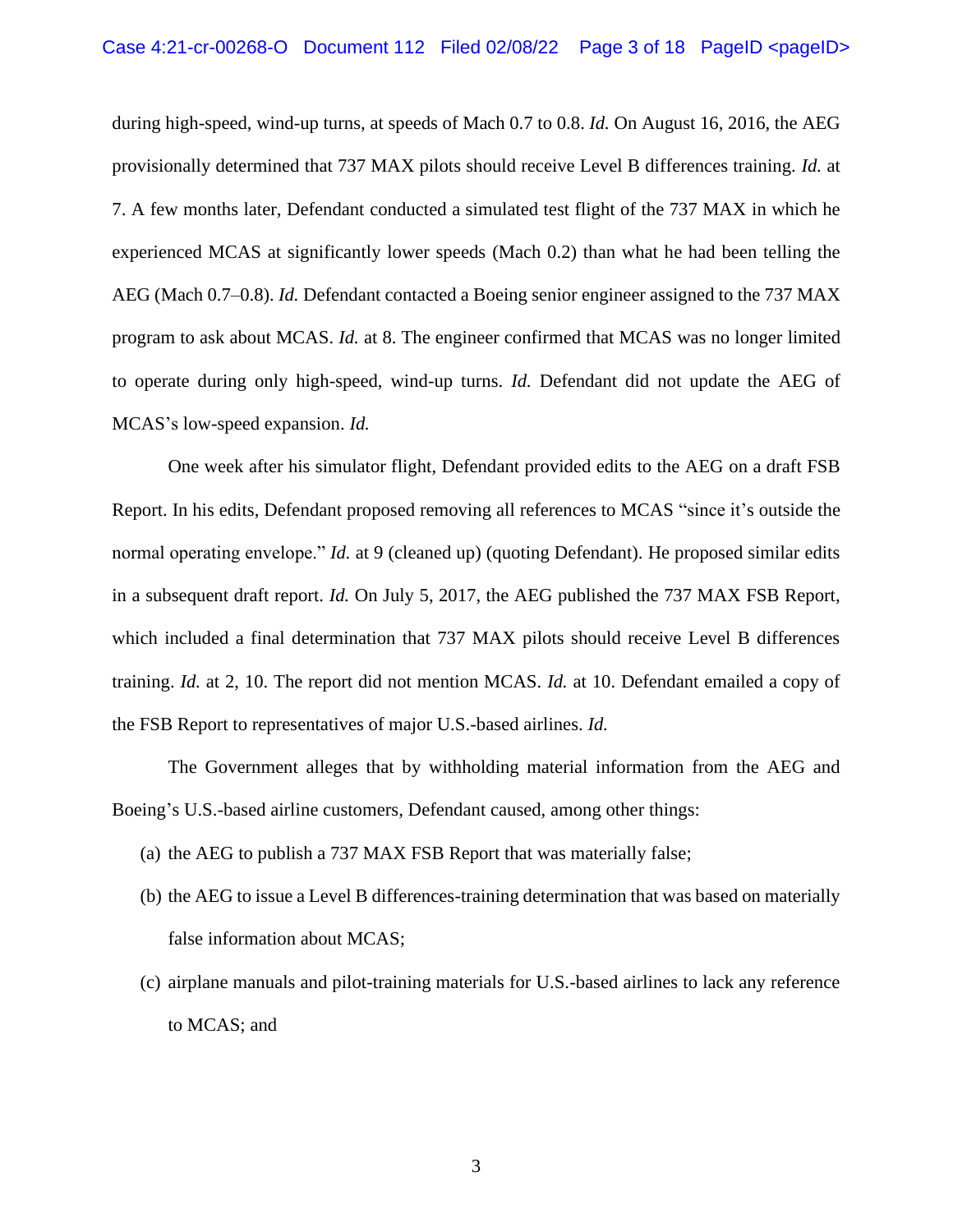(d) Boeing's U.S.-based airline customers to be deprived of economically material information when making their decisions to purchase the 737 MAX, which allowed Boeing to obtain uninterrupted and undiminished 737 MAX sales and revenue from their customers.

## *Id.* at 10–11.

The Government charges Defendant with six counts. The first two counts allege that Defendant "knowingly and with the intent to defraud, made and used a materially false writing, entry, certification, document, record, data plate, label, and electronic communication concerning an aircraft part" in violation of 18 U.S.C. § 38(a)(1)(C). *Id.* at 12. The bases for the charges are Defendant's copies of the 737 MAX FSB Report that he sent to two U.S.-based airlines that were Boeing customers. *Id.* Counts Three through Six allege that Defendant committed wire fraud by causing Boeing to send fraudulent invoices to the same two airlines, in violation of 18 U.S.C. § 1343. *Id.* at 13–14. A grand jury returned the indictment on October 14, 2021. *Id.* at 17.

#### **II. LEGAL STANDARD**

The indictment "must be a plain, concise, and definite written statement of the essential facts constituting the offense charged." Fed. R. Crim. P. 7(c)(1). "The point of an indictment 'is to inform a defendant of the charge against him.'" *United States v. Evans*, 892 F.3d 692, 712 (5th Cir. 2018) (citation omitted). "Practical, not technical, considerations govern the validity of an indictment, and the test of the validity of an indictment is 'not whether the indictment could have been framed in a more satisfactory manner, but whether it conforms to minimal constitutional standards.'" *United States v. Chaney*, 964 F.2d 437, 446 (5th Cir. 1992) (footnote and citation omitted).

"[A]lthough the indictment must allege each and every element of the offense to pass constitutional muster, the law does not compel a ritual of words." *United States v. Webb*, 747 F.2d 278, 284 (5th Cir. 1984). "An indictment is legally sufficient if (1) each count contains the essential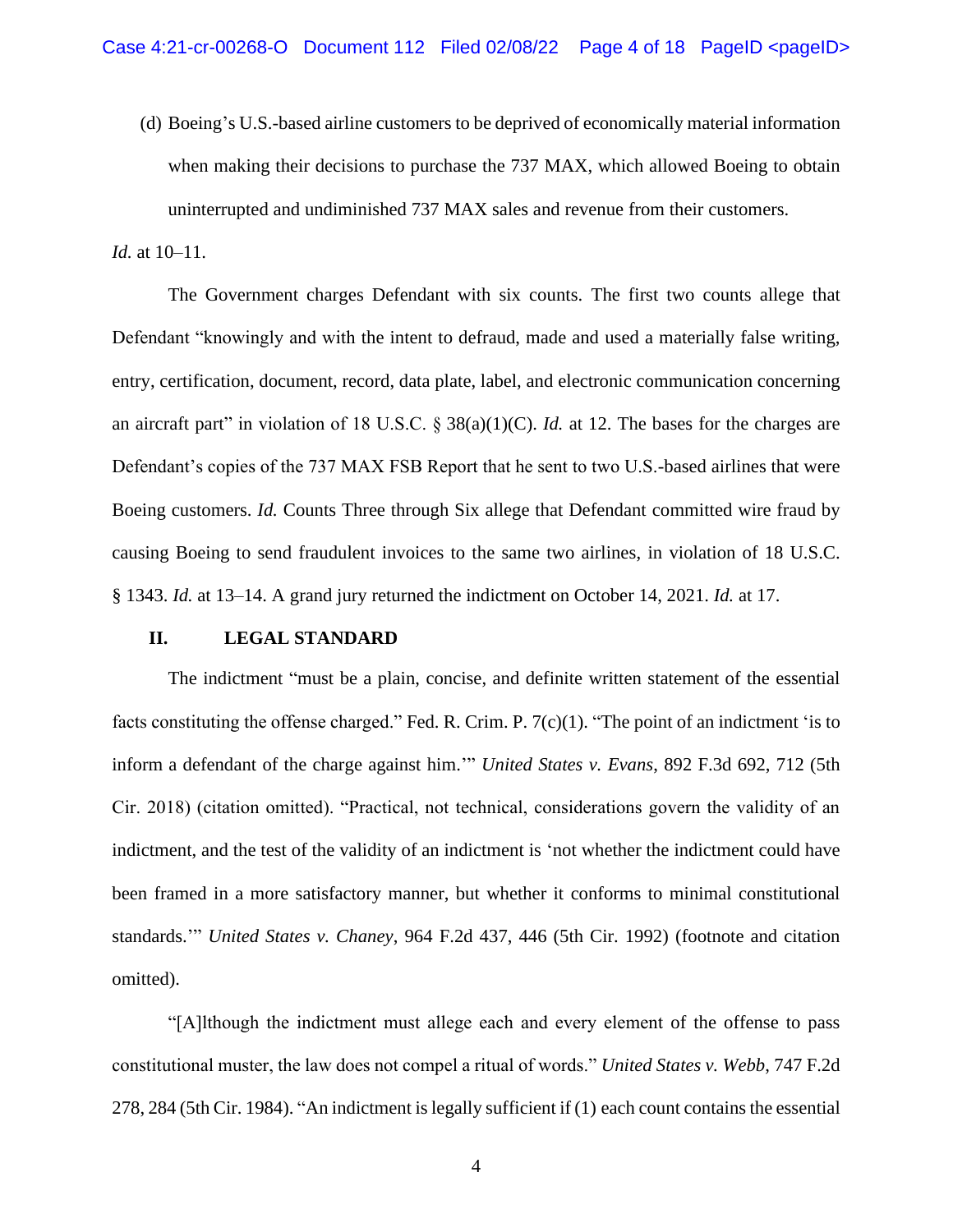#### Case 4:21-cr-00268-O Document  $112$  Filed 02/08/22 Page 5 of 18 PageID <pageID>

elements of the offense charged, (2) the elements are described with particularity, and (3) the charge is specific enough to protect the defendant against a subsequent prosecution for the same offense." *United States v. Simpson*, 741 F.3d 539, 547 (5th Cir. 2014) (citation and internal quotation marks omitted).

A defendant may move to dismiss an indictment that contains a defect. *See* Fed. R. Crim. P. 12(b)(3)(B). One possible defect is the failure to state an offense. *Id.* "In reviewing a challenge to an indictment alleging that it fails to state an offense, the court is required to take the allegations of the indictment as true and to determine whether an offense has been stated." *United States v. Moss*, 872 F.3d 304, 308 (5th Cir. 2017) (citation and internal quotation marks omitted).

## **III. ANALYSIS**

Defendant raises three arguments. First, the Court should dismiss Counts One and Two because Defendant did not "make" or "use" a false writing about an aircraft "part." Second, the Court should dismiss Counts Three through Six because the Government does not sufficiently allege causation or materiality. Third, the Court should dismiss the entire indictment because the AEG knew about MCAS's low-speed expansion. The Court addresses each argument in turn.

## **A. The indictment fails to state an offense that Defendant made or used a false writing about an aircraft "part."**

Counts One and Two allege Defendant "made and used a materially false writing . . . concerning an aircraft part" in violation of 18 U.S.C.  $\S 38(a)(1)(C)$ . Defendant raises two arguments that Counts One and Two must be dismissed. First, Defendant argues that MCAS is not a "part" as that term is defined in the statute. Second, Defendant argues that he did not "make" or "use" a false report as those terms are used in the statute. Because the Court concludes that MCAS is not a "part" under  $\S 38(a)(1)(C)$ , it need not address whether Defendant "made" or "used" a false report.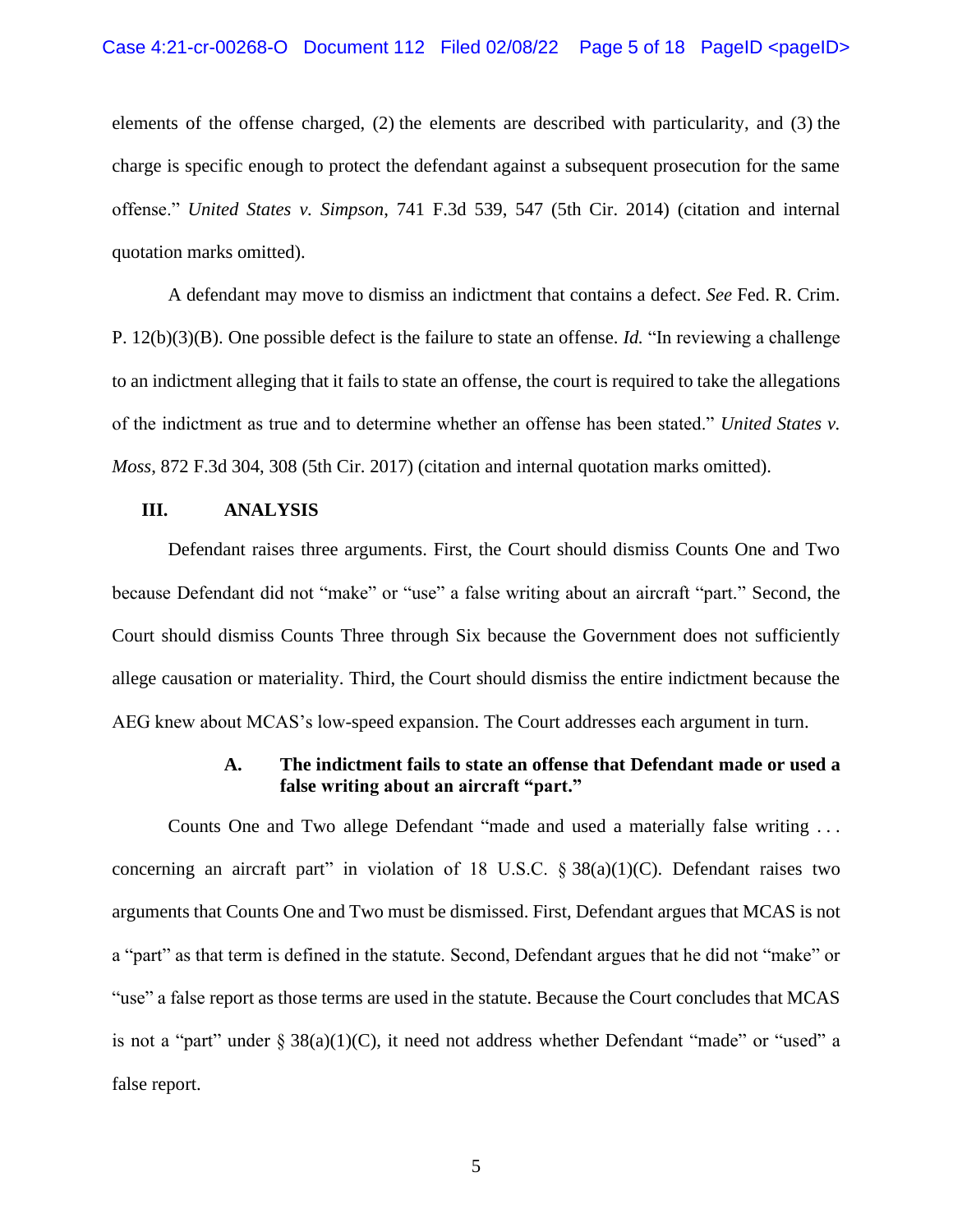## Case 4:21-cr-00268-O Document 112 Filed 02/08/22 Page 6 of 18 PageID <pageID>

The Court begins with the text. When "the statute's language is plain, 'the sole function of the courts is to enforce it according to its terms.'" *United States v. Ron Pair Enters., Inc.*, 489 U.S. 235, 241 (1989) (citation omitted). The Court "begin[s] with the assumption that the words were meant to express their ordinary meaning." *United States v. Kaluza*, 780 F.3d 647, 659 (5th Cir. 2015) (citation and internal quotation marks omitted). But when a statute "includes an explicit definition," the Court "'must follow that definition,' even if it varies from a term's ordinary meaning." *Digital Realty Tr., Inc. v. Somers*, 138 S. Ct. 767, 776 (2018) (citation omitted). "Statutory language 'cannot be construed in a vacuum. It is a fundamental canon of statutory construction that the words of a statute must be read in their context and with a view to their place in the overall statutory scheme.'" *Sturgeon v. Frost*, 577 U.S. 424, 438 (2016) (citation omitted).

Section 38 criminalizes fraud "concerning any aircraft or space vehicle part." The statute defines "part" as "a frame, assembly, component, appliance, engine, propeller, material, part, spare part, piece, section, or related integral or auxiliary equipment." 18 U.S.C. § 31(a)(7). Defendant's indictment for violating § 38 is predicated on allegedly false records concerning MCAS, which the Government says is "an aircraft 'part' as defined in  $\lbrack \S 31(a)(7)\rbrack$ ." Indictment 4, ECF No. 1. The difficulty is that MCAS is intangible computer code in the aircraft's flight control software. The issue, then, is whether MCAS, as software, is an aircraft "part."

Several terms in the definition are clearly inapplicable. MCAS is not a "frame" or an "assembly." 18 U.S.C.  $\S 31(a)(7)$ . It is also not an "engine, propeller, [or] material," nor is it a "spare part, piece, [or] section." *Id.* That leaves "component, appliance, . . . related integral or auxiliary equipment," and, unhelpfully, "part." *Id.* Because those terms are undefined in the statute, the Court gives them their ordinary meaning. *See Taniguchi v. Kan Pac. Saipan, Ltd.,* 566 U.S. 560, 566 (2012).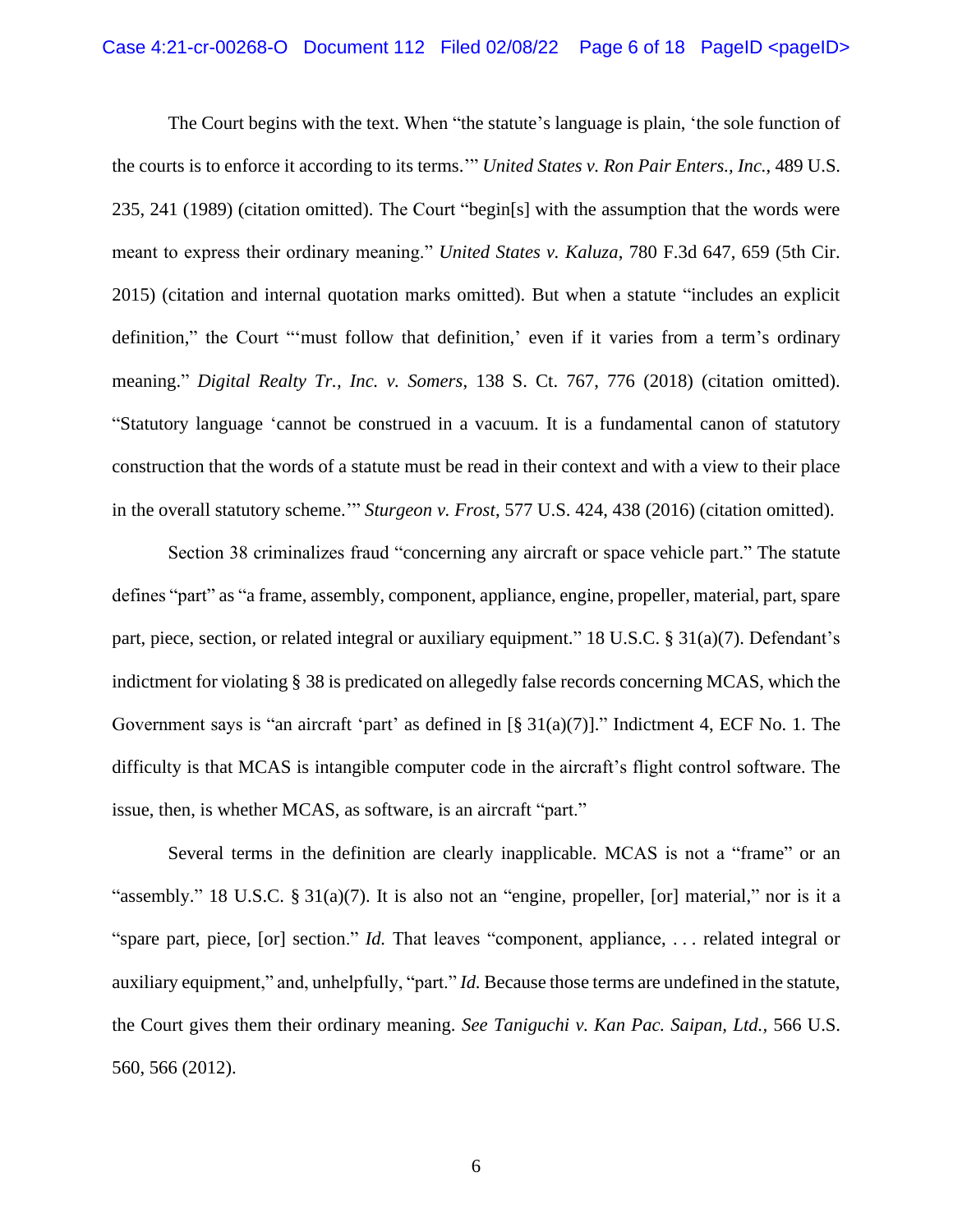Contemporary dictionaries are the primary guide to the ordinary meaning of those terms. A "component" is "a constituent part." *Webster's Third New International Dictionary* 446 (Philip Babcock Gove et al. eds., 2002). An "appliance" is "something applied to a purpose or use," as in "a piece of equipment for adapting a tool or machine to a special purpose." *Id.* at 104–05. "Equipment" is "the physical resources serving to equip a person or thing." *Id.* at 768. And a "part" is "a constituent member of a machine or other apparatus." *Id.* at 1645.

Three of the words—appliance, equipment, and part—suggest a physical attribute. "Component," arguably, does not. If MCAS fits into any of the words in the list, "component" is the most reasonable candidate—a point the Government recognized at the hearing on this motion. But "[t]hat a definition is broad enough to encompass one sense of a word does not establish that the word is ordinarily understood in that sense." *Taniguchi*, 566 U.S. at 568. Moreover, the dictionary definitions of component, appliance, equipment, and part are broad and self-referential. As in many cases concerning broad statutory terms, dictionaries do not resolve the issue. *See Torres v. Lynch*, 578 U.S. 452, 459 (2016). But the Court does not consult the dictionary definitions in a vacuum. The terms "must be read in their context and with a view to their place in the overall statutory scheme." *Sturgeon*, 577 U.S. at 438.

The surrounding words supply the first level of context. The associated-words canon (also called *noscitur a sociis*) is particularly helpful in construing broad terms. *In re Crocker*, 941 F.3d 206, 219 (5th Cir. 2019). This "commonsense canon" stands for the simple maxim that "a word may be known by the company it keeps." *United States v. Koutsostamatis*, 956 F.3d 301, 307 (5th Cir. 2020) (cleaned up). In other words, "when a statute contains a list, each word in that list presumptively has a 'similar' meaning." *Yates v. United States*, 574 U.S. 528, 549 (2015) (Alito, J., concurring).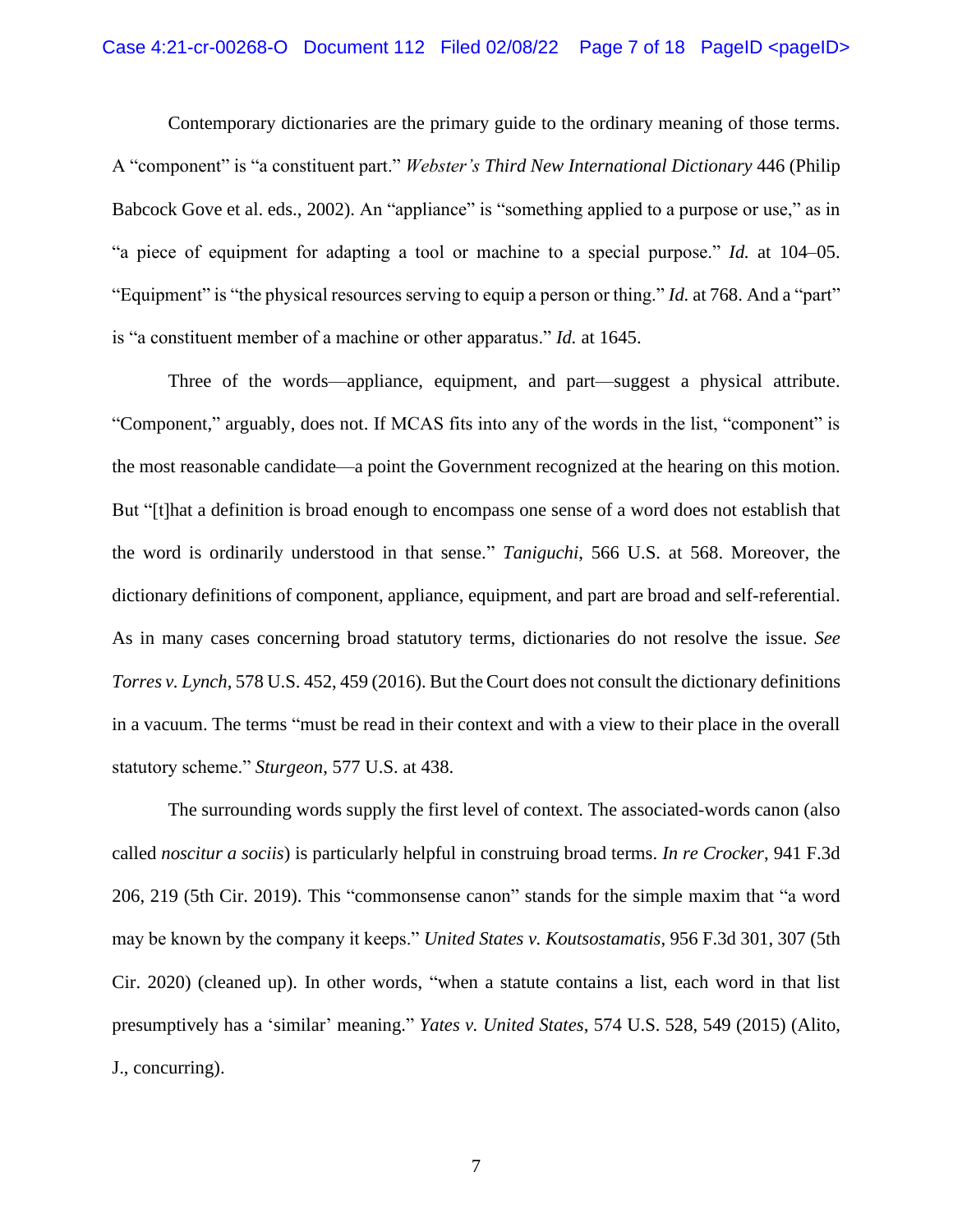## Case 4:21-cr-00268-O Document 112 Filed 02/08/22 Page 8 of 18 PageID <pageID>

The listed words in the statutory definition share a related meaning. They refer to tangible objects. "The common quality suggested by a listing should be its most general quality—the least common denominator, so to speak—relevant to the context." Antonin Scalia & Bryan A. Garner, *Reading Law: The Interpretation of Legal Texts* 196 (2012). Tangibility is the "least common denominator" that unifies Congress's definition. *Id.* Frame, assembly, engine, propeller, material, spare part, piece, equipment, and section are physical parts. True, some of those words have nonphysical uses—one might refer to a "section" of an essay, for example. But context resolves those ambiguities. Section 38 criminalizes fraud concerning *aircraft* sections, not essay sections. An aircraft section is a physical, tangible thing. Modified by the statutory term "aircraft," each of those words share a related meaning: tangibility.

The related meaning of the listed words guides interpretation of the statute. To the extent a word in the list does not already connote tangibility—say, "component"—the associated-words canon suggests it be construed to apply to tangible objects. "Component" easily bears that construction.

Taking a step back from the statutory definition, construing the statute to apply to tangible objects accords with the ordinary usage of the word "part." One might reasonably say that computer code is *part of* an aircraft, but it stretches ordinary usage to say that computer code is an *aircraft part*. To be sure, the Court must follow Congress's definition even if it varies from the term's ordinary meaning. *See Digital Realty Tr.*, 138 S. Ct. at 776. But for a circular definition such as this one, where Congress has defined "part" as "part," the ordinary meaning of the word is at least somewhat relevant in construing Congress's definition.

Examples are helpful. Suppose that, after experiencing car trouble, you take your car to a mechanic. The mechanic tells you one of your car parts is obsolete, and he will need to install a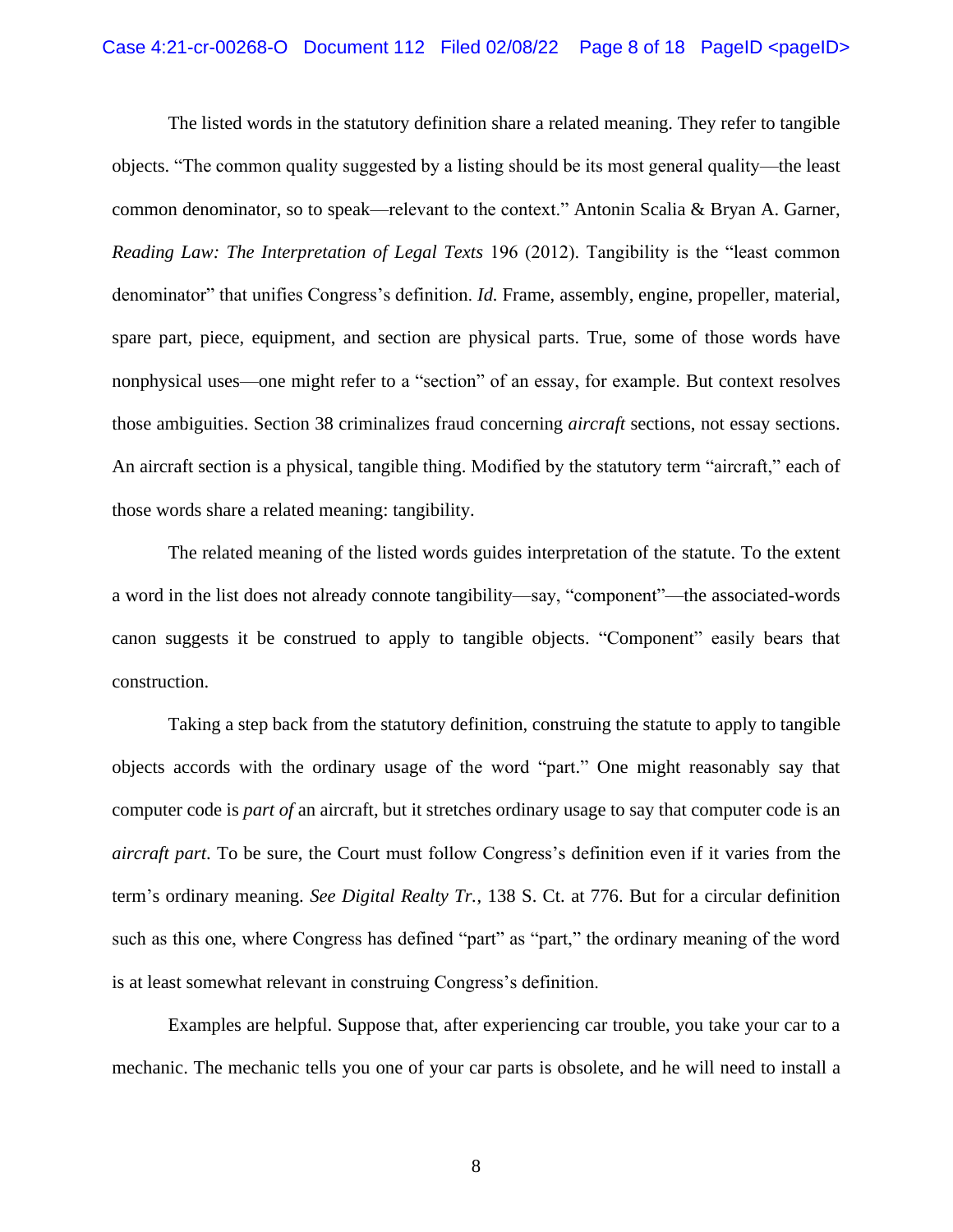new one. He then plugs in a laptop and updates your car's computer software. Most car owners would express surprise—not at the suggestion that the car needs a software update, which is now commonplace, but that the mechanic called the software a "car part." The word choice in that context conjures images of engine blocks and alternators, not lines of code. Similarly, even when speaking of computers, the word "part" connotes the hardware, not the software. The motherboard, graphics card, and power supply are computer parts. The operating system, web browser, and Microsoft Word are not. Airplanes are no different. MCAS is not an "aircraft part."

The Government's response is unpersuasive. The Government stresses that  $\S 38$ criminalizes fraud concerning "any" aircraft part. *See* Gov't Resp. 12–17, ECF No. 93-1. The Government is correct that the word "any" carries an expansive meaning. *See Ali v. Fed. Bureau of Prisons*, 552 U.S. 214, 219 (2008). But that argument does not go as far as the Government suggests. In *Ali*, the Supreme Court addressed whether certain law enforcement "officers" were immune from suit. *Id.* at 215–16. It concluded that the phrase "any officer of customs or excise or any other law enforcement officer" included officers of the Federal Bureau of Prisons. 28 U.S.C. § 2680(c); *see Ali*, 552 U.S. at 218–19. The dispute was not whether officers of the Federal Bureau of Prisons were "law enforcement officers," but whether they fell under the catchall "any other law enforcement officer." The word "any" provided the answer. This case is different. The dispute here is not *what types* of aircraft parts are covered by the statute, but whether MCAS is an aircraft part. The word "any" does not clarify the meaning of the word "part."

The Government also has difficulty proposing an alternative attribute that unites the words in the definition. The Government argues a common attribute among the words is that they "have the capacity to affect the integrity and safety of an airplane in flight." Gov't Resp. 17, ECF No. 93-1. But the Government's theory is underinclusive. It excludes, for example, "auxiliary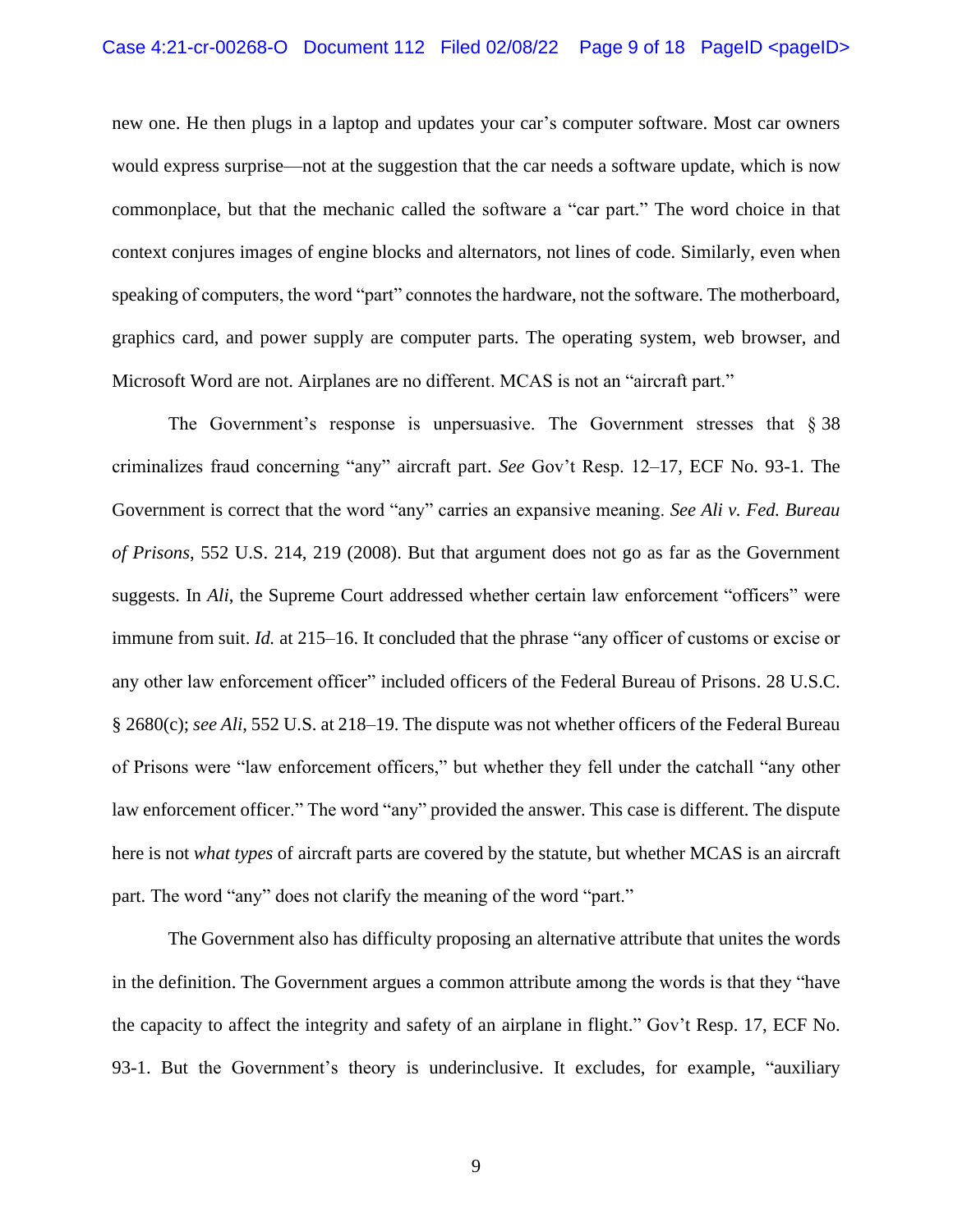equipment" such as the airplane's radio systems. The Government's theory is also overinclusive. Jet fuel, for example, undoubtedly has "the capacity to affect the integrity and safety of an airplane in flight," but the Government conceded in the hearing that jet fuel is not an aircraft part. *Id.* The Government's proposed unifying attribute simply does not fit the statutory definition. Alternatively, the Government suggests the statute applies to anything affecting the function of tangible aircraft parts. *Id.* at 15. That construction sweeps too broadly and renders much of Congress's definition superfluous. In short, "[t]he government's alternative common attributes do not persuade." *Kaluza*, 780 F.3d at 662.

MCAS is the lynchpin of Counts One and Two. The indictment claims "MCAS was an aircraft 'part' as defined in [18 U.S.C. § 3l(a)(7)]." Indictment 4, ECF No. 1. Counts One and Two charge Defendant with making false statements "concerning an aircraft part, namely MCAS." *Id.* at 12. The Government agrees that MCAS is software and does not dispute that software is intangible. *See* Gov't Resp. 12, ECF No. 93-1. Finally, the Government proposes no other aircraft "part" supporting the indictment. The Government is prosecuting Defendant on a novel interpretation of the statute, 2 but the interpretation does not support the facts of this case. Because MCAS is not an aircraft "part" as defined in 18 U.S.C. § 3l(a)(7), the indictment fails to allege an offense that Defendant violated § 38(a)(1)(C). The Court therefore **GRANTS** the motion to dismiss Counts One and Two.<sup>3</sup>

<sup>2</sup> The closest case seems to be *United States v. Frediani*, 790 F.3d 1196 (11th Cir. 2015), in which the Eleventh Circuit affirmed a conviction involving aircraft computer microchips. *Frediani* confirms that the statute applies to tangible aircraft components.

<sup>&</sup>lt;sup>3</sup> The Court need not address Defendant's alternative argument that he did not "make" or "use" a false report. *See* Def.'s Mot. to Dismiss 14–17, ECF No. 84.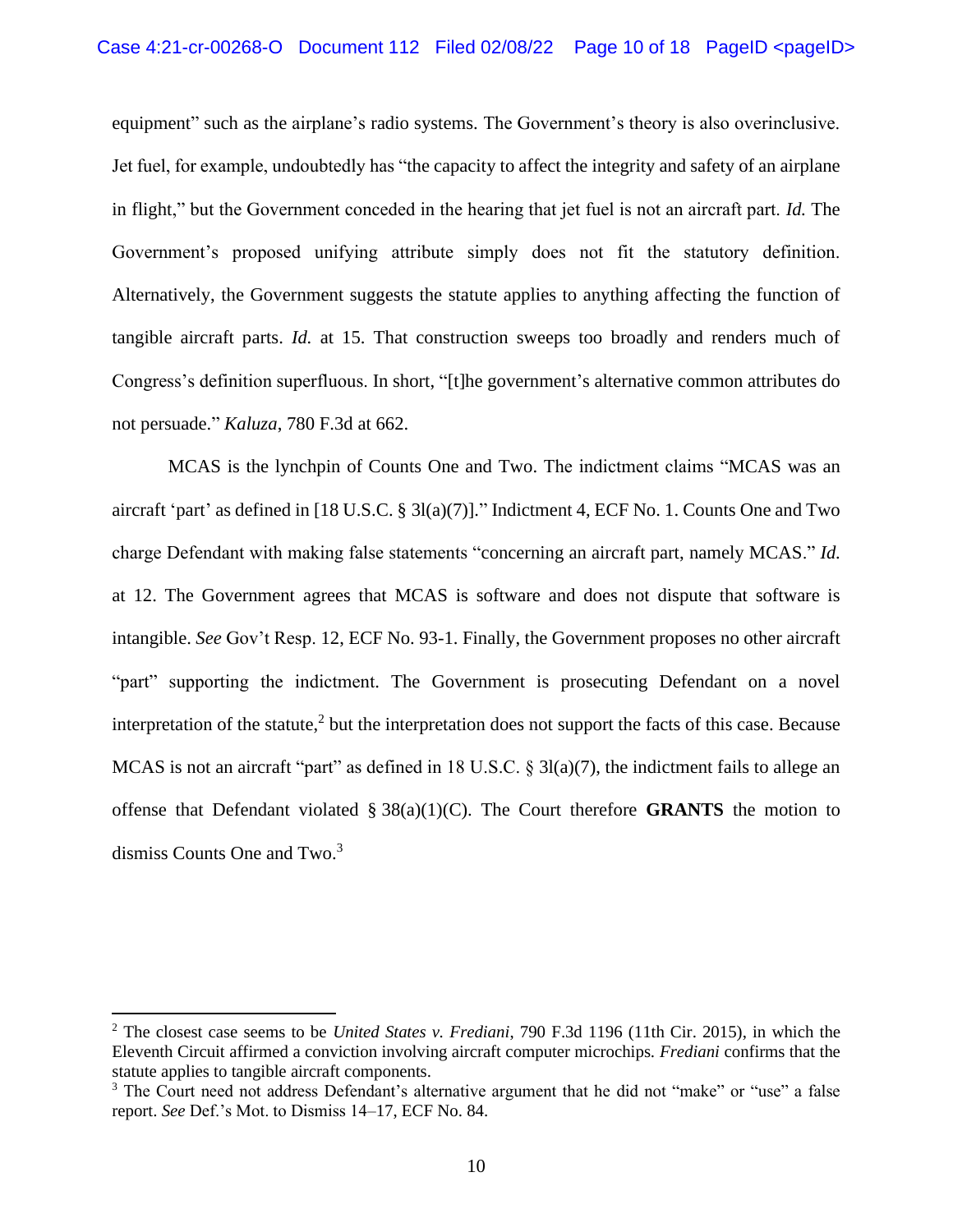# **B. The indictment sufficiently alleges causation and materiality for wire fraud.**

Counts Three through Six charge Defendant with wire fraud. Federal law criminalizes "transmit[ting] or caus[ing] to be transmitted by means of wire, radio, or television communication in interstate or foreign commerce, any writings . . . for the purpose of executing" a "scheme or artifice to defraud." 18 U.S.C. § 1343. The elements of wire fraud are: "(1) a scheme to defraud; (2) the use of, or causing the use of, wire communications in furtherance of the scheme; and (3) a specific intent to defraud." *United States v. Harris*, 821 F.3d 589, 598 (5th Cir. 2016). The first element, a scheme to defraud, requires proof that the defendant "made some kind of a false or fraudulent material misrepresentation." *Id.* (citation omitted). Defendant argues the wire-fraud charges must be dismissed for two reasons: (1) the Government does not sufficiently allege causation; and (2) the Government does not sufficiently allege materiality. *See* Def.'s Mot. to Dismiss 22, ECF No. 84.

#### **1. Causation**

Defendant argues the indictment insufficiently alleges causation in two respects: (1) the indictment fails to allege that Defendant caused an illegal transmission of wire communications; and (2) the indictment fails to allege that Defendant caused the airline companies to lose money or property. Both arguments fail.

*First*, Defendant argues the indictment fails to allege facts establishing that Defendant caused an illegal transmission of wire communications. *See id.* at 23–26. The "fatal gap" in the causal chain, Defendant says, is that the indictment does not allege that Defendant himself wired the four invoices to the airlines. *Id.* at 23. That gap is not fatal. "A defendant need not personally have made the communication on which the wire-fraud count is based, nor have directed that it be made." *United States v. Richards*, 204 F.3d 177, 207 (5th Cir. 2000). The indictment sufficiently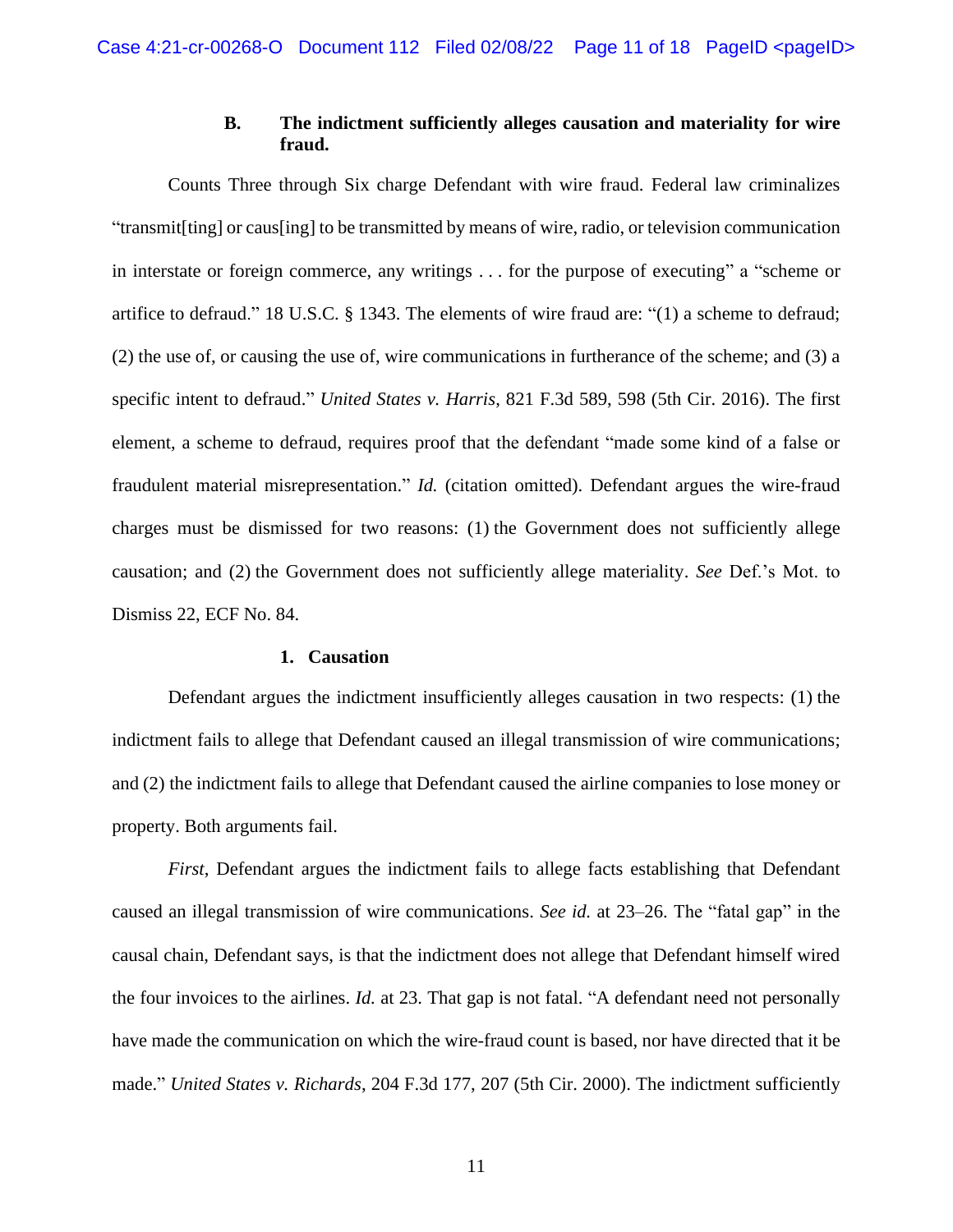alleges Defendant "cause[d]" the fraudulent materials "to be transmitted" via interstate wire communications. Indictment 13, ECF No. 1.

The indictment's supporting facts back up its causation allegation. "To 'cause'" interstate wire communications facilities to be used "is to do an act with knowledge that the use of the wire . . . communications facilities will follow in the ordinary course of business or where such use can reasonably be foreseen." Fifth Circuit Pattern Jury Instructions (Criminal Cases) § 2.57 (2019).<sup>4</sup> The indictment alleges Defendant "knew and could reasonably foresee that Boeing sold the 737 MAX to airlines worldwide . . . and that Boeing electronically sent invoices to its airline customers . . . for these and other payments in the ordinary course of Boeing's business." Indictment 6, ECF No. 1. The indictment sufficiently alleges that the use of wire communications "was reasonably foreseeable." *Richards*, 204 F.3d at 207 (citation and internal quotation marks omitted).

The indictment also alleges the communications furthered the alleged fraud scheme. Like the mail-fraud statute, the wire-fraud statute "does not require that the material . . . be fraudulent in itself." *United States v. Shively*, 927 F.2d 804, 814 (5th Cir. 1991) (citation and internal quotation marks omitted). Rather, the communications must be "'sufficiently closely related' to the fraudulent scheme." *Id.* (citation omitted). The indictment alleges the wire communications were "for the purpose of executing" and "in furtherance of" the fraud scheme. Indictment 13, ECF No. 1. The theory is that the invoices deprived Boeing's airline customers of "tens of millions of dollars" in potential training costs and financial penalties. *Id.* at 5–6. Defendant knew his allegedly fraudulent scheme would result in those invoices. *Id.* The invoices were, at a minimum, "a necessary step in the plot." *United States v. Manges*, 110 F.3d 1162, 1169 (5th Cir. 1997).

<sup>4</sup> *See Pereira v. United States*, 347 U.S. 1, 9 (1954) (applying the "ordinary course of business" test to the closely related mail-fraud statute); *United States v. McClelland*, 868 F.2d 704, 707 (5th Cir. 1989) (same); *see also United States v. Richards*, 204 F.3d 177, 207 (5th Cir. 2000) (applying mail-fraud cases to interpret the wire-fraud statute).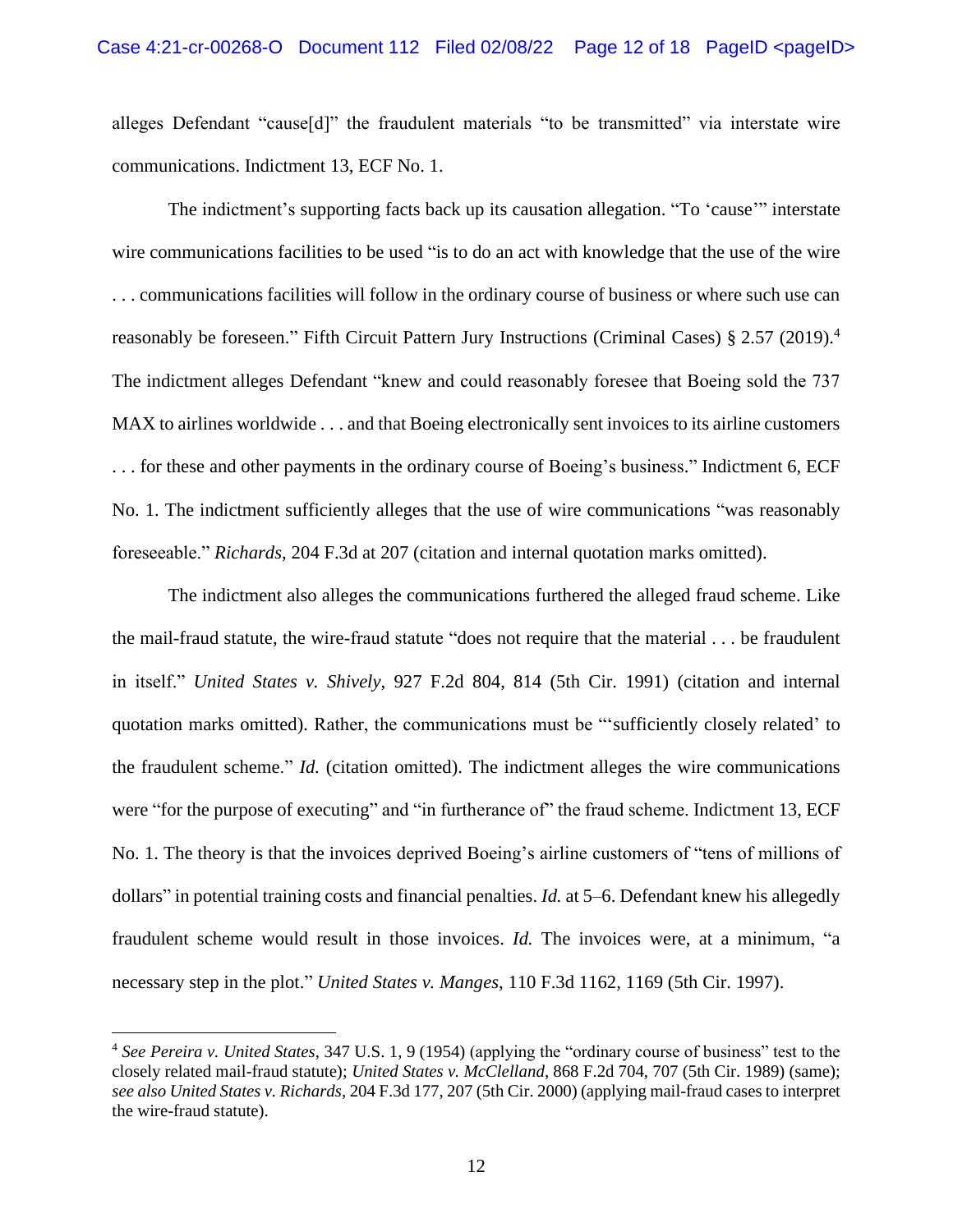Defendant primarily relies on *United States v. Ingles*, 445 F.3d 830 (5th Cir. 2006), but the reliance is misplaced. In *Ingles*, a father was convicted of mail and wire fraud based on a scheme to defraud his son's insurance company by burning down his son's houses. *Id.* at 833. The son was not involved in the scheme, and the insurance company was obligated to pay proceeds to the son regardless of the fire's cause. *Id.* at 833–34. The Fifth Circuit reversed the conviction, holding that the evidence was insufficient to support a mail-fraud conviction because the government had failed to identify a fraudulent insurance claim. *Id.* at 837–38. This case is different. First, unlike the insurance company in *Ingles*, Boeing's customers were not obligated to purchase airplanes from Boeing. Second, according to the indictment, Defendant, a Boeing employee, held a position enabling him to influence the invoices and to direct the allegedly fraudulent scheme. In contrast, the father in *Ingles* testified that the son "had nothing to do" with the arson. *Id.* at 833–34.

Third, this case is not yet at the sufficiency-of-the evidence stage. To support a conviction the Government must produce "evidence tending to connect" the invoices with the fraudulent claims. *United States v. Tencer*, 107 F.3d 1120, 1126 (5th Cir. 1997). At this early stage, however, the indictment need only contain the essential elements of the offense, describe them with particularity, and provide specific enough information to protect the defendant against a subsequent prosecution for the same offense. *Simpson*, 741 F.3d at 547. The invoices are "'sufficiently closely related' to the fraudulent scheme" to provide Defendant notice of the charges against him. *Shively*, 927 F.2d at 814 (citation omitted); *see also Evans*, 892 F.3d at 712.

*Second*, Defendant argues the indictment fails to allege that Defendant caused the airline companies to lose money or property. *See* Def.'s Mot. to Dismiss 26–30, ECF No. 84. Again, Defendant reads the indictment and case law too narrowly. The indictment alleges that Defendant's scheme deprived Boeing's airline customers of "tens of millions of dollars" in the form of

13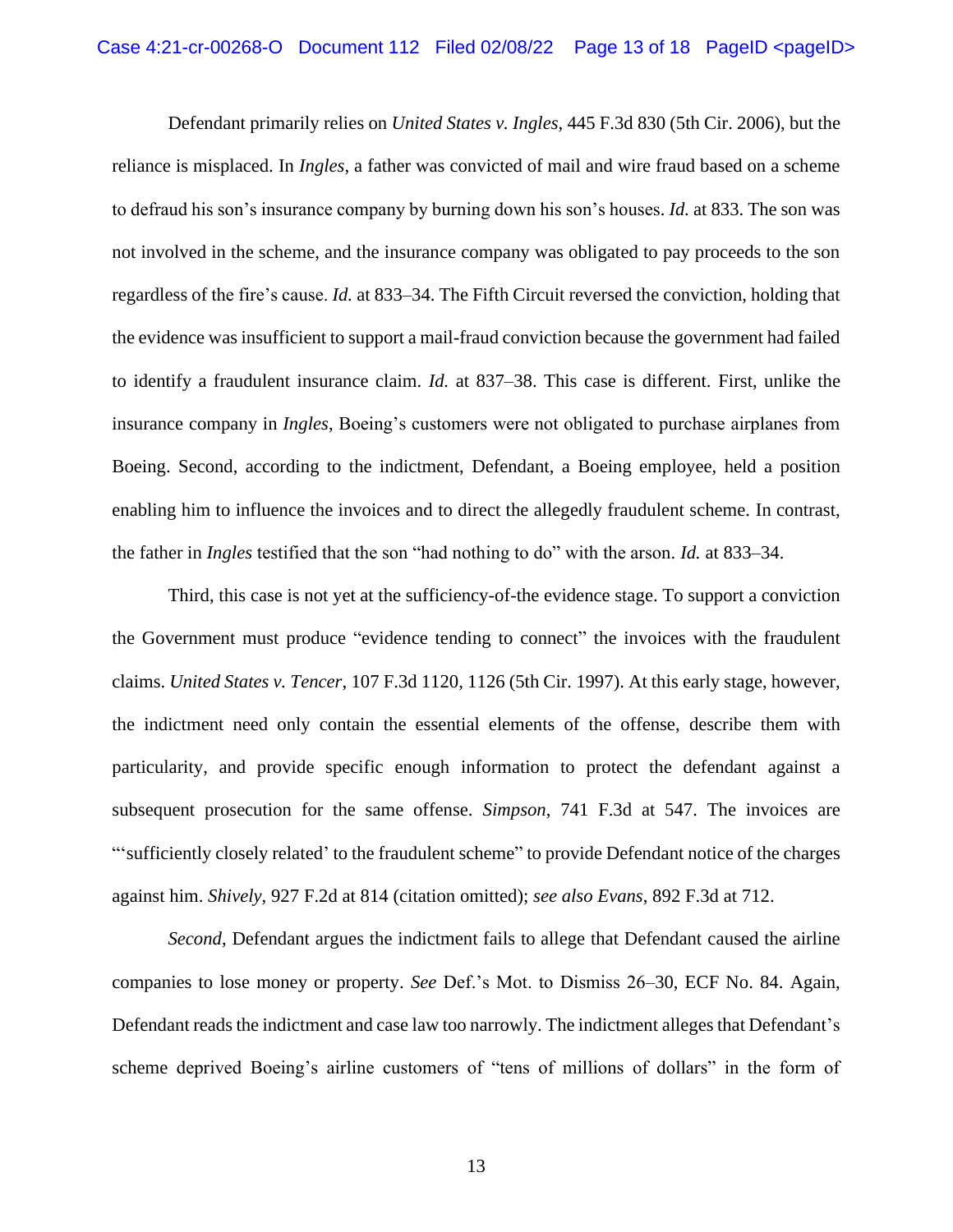penalties, cost savings, continued payment, and potential overpayment for the 737 MAX. Indictment 5–6, ECF No. 1. The indictment explicitly alleges Defendant knew that "differences training above Level B would be more costly for Boeing's U.S.-based airline customers to implement, which in turn could affect Boeing's 737 MAX sales and revenue." *Id.* at 5. According to the factual allegations, which must be taken as true, "the alleged scheme is one to deprive the [victims] of money or property through misrepresentations." *United States v. Ratcliff*, 488 F.3d 639, 645 (5th Cir. 2007). Moreover, "the deception of regulatory agencies for the purpose of allowing victimization of third parties is a cognizable mail fraud offense." *United States v. McMillan*, 600 F.3d 434, 450 (5th Cir. 2010).

Again, Defendant relies on inapplicable cases. In *Ratcliff*, the defendant had devised a fraudulent scheme to obtain re-election as president of a Louisiana parish. *Ratcliff*, 488 F.3d at 641–42. The Fifth Circuit affirmed the district court's dismissal of the mail-fraud charges because "it cannot be said that the parish would be deprived of this money by means of [the defendant]'s misrepresentations, as the financial benefits budgeted for the parish president go to the winning candidate regardless of who that person is." *Id.* at 645. Here, Boeing was competing for multiple contracts from airline customers, and the indictment alleges that Defendant's fraudulent scheme directly affected the price and success of those contracts. *See* Indictment 5–6, ECF No. 1. The indictment "satisfies *Ratcliff*'s requirement that the scheme be to defraud the victim insofar as victims were left without money that they otherwise would have possessed." *McMillan*, 600 F.3d at 449. The indictment thus sufficiently alleges causation.

#### **2. Materiality**

Defendant also argues the indictment fails to allege that Defendant's statements or nondisclosures were material. According to Defendant, the indictment "offers no specifics" of materiality. Def.'s Mot. to Dismiss 31, ECF No. 84. "For example, the Indictment does not allege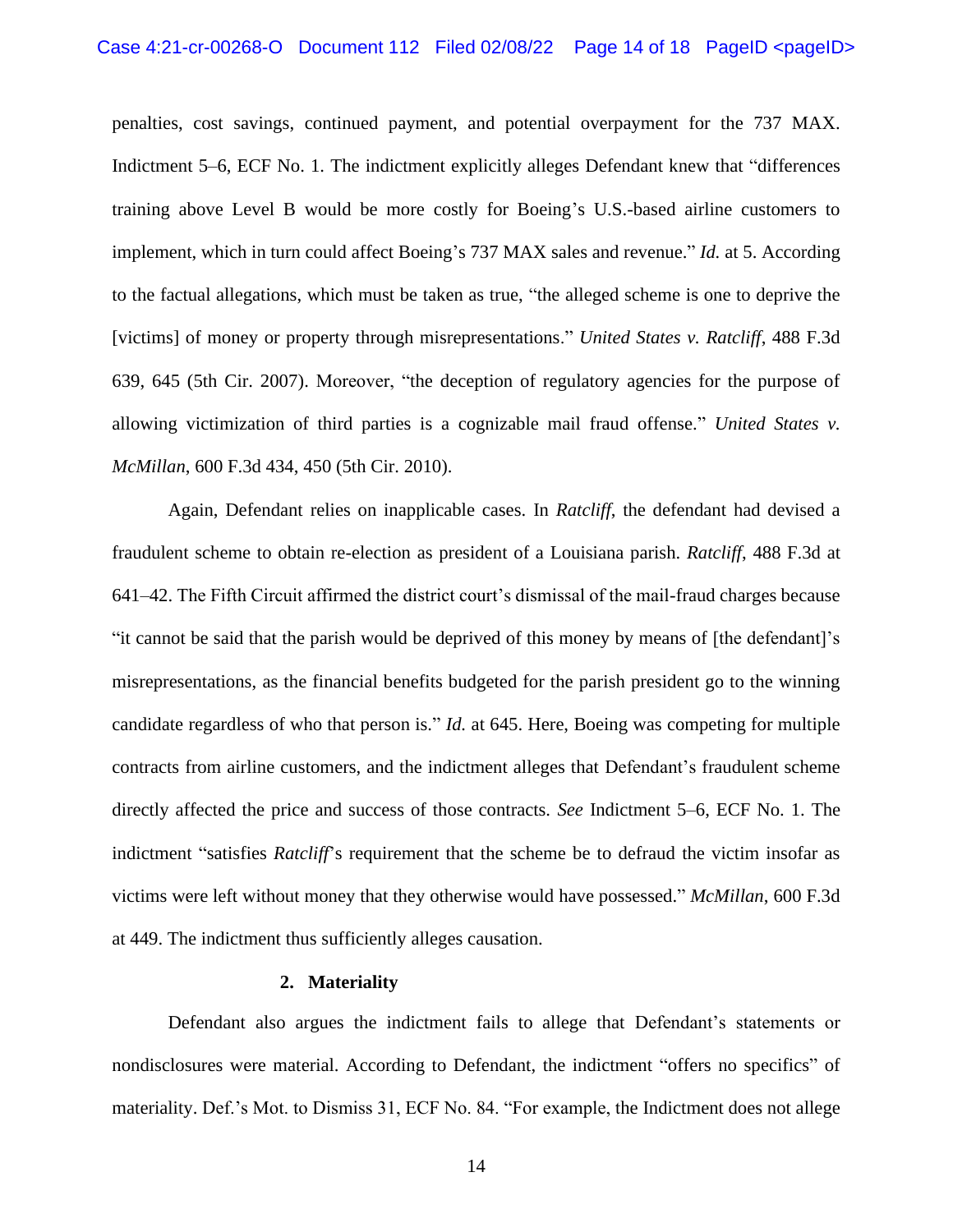that, had [Defendant] informed the AEG of [MCAS's low-speed expansion], the AEG would have issued a training determination higher than Level B." *Id.* That argument contests the sufficiency of the evidence, not the sufficiency of the allegations.

"[A]n allegation of fraud in an indictment will be sufficient so long as 'the facts alleged in the indictment warrant an inference that the false statement is material.'" *United States v. Bieganowski*, 313 F.3d 264, 285 (5th Cir. 2002) (citation omitted). A statement is material if "a reasonable man would attach importance to its existence or nonexistence in determining his choice of action in the transaction in question," or if the person making the statement "knows or has reason to know that its recipient regards or is likely to regard the matter as important in determining his choice of action, although a reasonable man would not so regard it." *United States v. Davis*, 226 F.3d 346, 358 (5th Cir. 2000) (internal quotation marks omitted) (quoting Restatement (Second) of Torts § 538 (1976)).

The indictment alleges Defendant's misstatements were "material" no fewer than fifteen times. *See generally* Indictment, ECF No. 1. Moreover, the indictment alleges that Defendant's misstatements directly affected the contents of the 737 MAX FSB Report. *See id.* at 10. Those allegations support an inference of materiality. Defendant's fact-intensive arguments about the nature of MCAS and the AEG's knowledge of MCAS reveal a "failure to distinguish between a challenge to the sufficiency of the indictment and a challenge to the evidence produced at trial." *Bieganowski*, 313 F.3d at 286. The allegedly fraudulent misstatements are "potentially capable of being proved material by the government at trial," and therefore sufficient at this stage. *Id.*

In sum, the indictment sufficiently alleges causation and materiality. The indictment tracks the essential elements of wire fraud, describes them with sufficient particularity, and is specific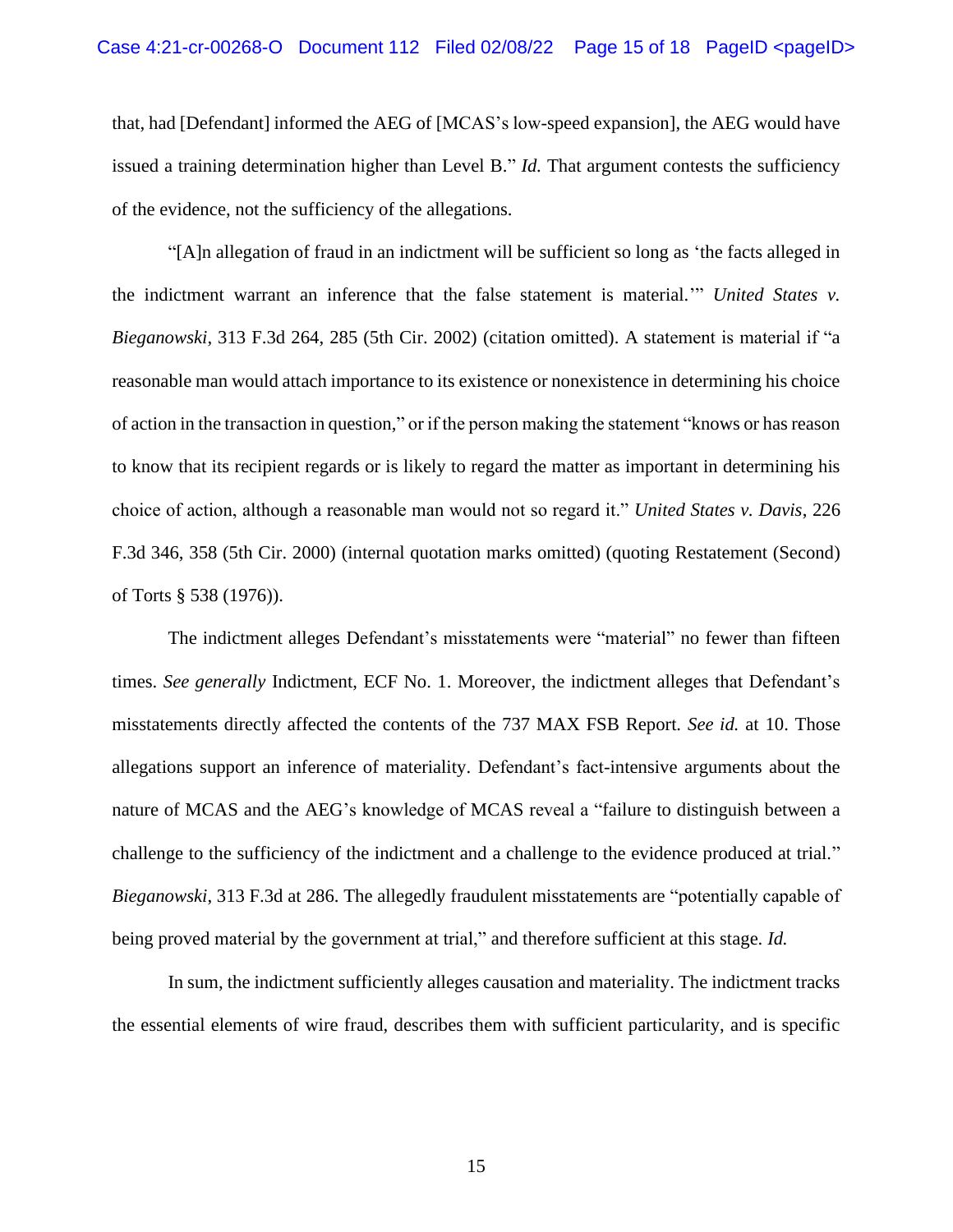enough to provide Defendant notice of the charges against him. *See Simpson*, 741 F.3d at 547. The Court thus **DENIES** Defendant's motion to dismiss Counts Three through Six of the indictment.

## **C. That other FAA subgroups knew of MCAS's low-speed expansion does not undermine the indictment.**

Defendant argues that all counts in the indictment must be dismissed because the AEG knew about MCAS's low-speed expansion. Defendant's argument rests on three premises: (1) Personnel in the FAA's Aircraft Certification Office were fully informed of MCAS's lowspeed expansion; (2) FAA regulations require the Court to impute that knowledge to the AEG as a matter of law; and (3) that the AEG "knew" of what Defendant allegedly withheld leaves the Government unable to prove the "scheme to defraud" alleged in the indictment. *See* Def.'s Mot. to Dismiss 34–39, ECF No. 84. Even assuming the first and second premises are true, Defendant fails to support the third.

That parts of the FAA knew about MCAS's low-speed expansion does not, as a matter of law, nullify the indictment's allegation that Defendant engaged in a scheme to defraud. "The victim's negligence is not a defense to criminal conduct." *United States v. Kreimer*, 609 F.2d 126, 132 (5th Cir. 1980). Even if Defendant is correct that parts of the FAA knew of MCAS's lowspeed expansion, that evidence is not necessarily a defense to the scheme to defraud. At the very least, that evidence does not defeat the claims in the indictment, which, at this stage, the Court must accept as true. The FAA's knowledge may be relevant to the materiality of the information, but that is a question for the jury. The Fifth Circuit's model jury instructions contain a limiting instruction for precisely that question: "In determining materiality, you should consider that naivety, carelessness, negligence, or stupidity of a victim does not excuse criminal conduct, if any, on the part of the defendant." Fifth Circuit Pattern Jury Instructions (Criminal Cases) § 1.40 (2019).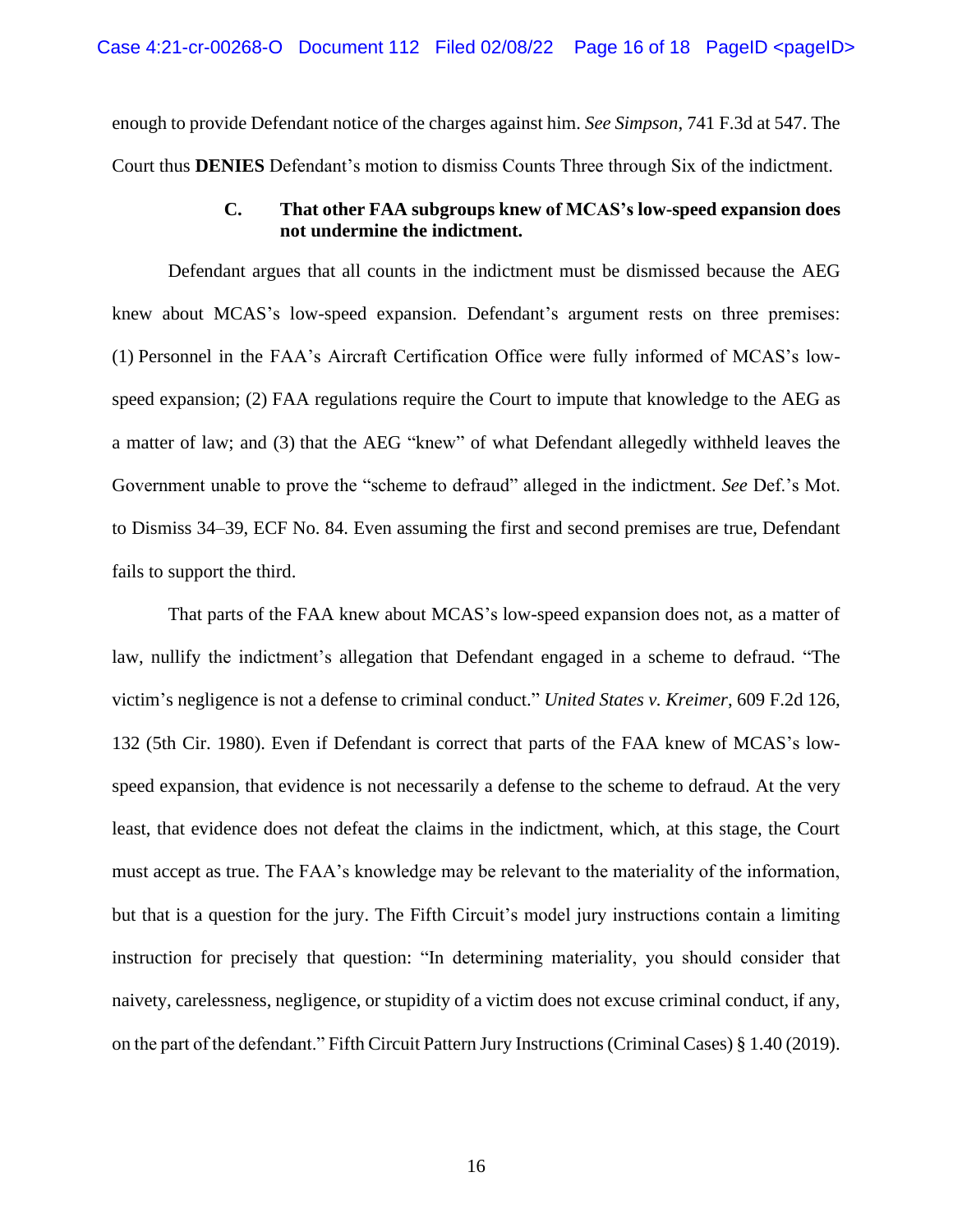Defendant's cited cases are unpersuasive. Defendant cites one binding authority, *United States v. Comstock*, 974 F.3d 551 (5th Cir. 2020), for the proposition that the FAA's knowledge "leaves the government unable to prove the 'scheme to defraud' alleged in the Indictment." Def.'s Mot. to Dismiss 38, ECF No. 84. *Comstock* does not support that proposition, and Defendant does not explain how it does. A fleeting, unexplained citation of a single criminal case does not justify a novel ruling that partial agency knowledge negates an indictment for fraud.

Likewise, the Tenth Circuit civil case Defendant cites does not go nearly as far as Defendant suggests. In a False Claims Act case, the Tenth Circuit recognized that the government's knowledge of facts underlying a false claim helps distinguish "between the submission of a false claim and the *knowing* submission of a false claim—that is, between the presence and absence of scienter." *United States ex rel. Burlbaw v. Orenduff*, 548 F.3d 931, 952 (10th Cir. 2008). Even in that context, the government's knowledge produces only *inference* negating scienter. The panel was careful about that point: "It is only an inference. It does not automatically preclude a finding of scienter." *Id.* Even if this were a False Claims Act case (a critical distinction in itself), *Burlbaw* confirms that a victim's knowledge does not necessarily negate a finding of fraud. The remaining authorities Defendant cites are similarly unpersuasive. The Court therefore **DENIES** Defendant's request to dismiss all counts based on the theory that other FAA divisions knew of MCAS's low-speed expansion.

#### **IV. CONCLUSION**

Defendant levels several arguments against the indictment. Most fall short, but one hits the mark. The Court **GRANTS** Defendant's motion to dismiss Counts One and Two because the Government has failed to state an offense that Defendant violated 18 U.S.C. § 38(a)(1)(C). The Court otherwise **DENIES** the motion to dismiss. Accordingly, the Court **DISMISSES** Counts One and Two in the indictment. In light of the Court's ruling, the parties are **ORDERED** to file an